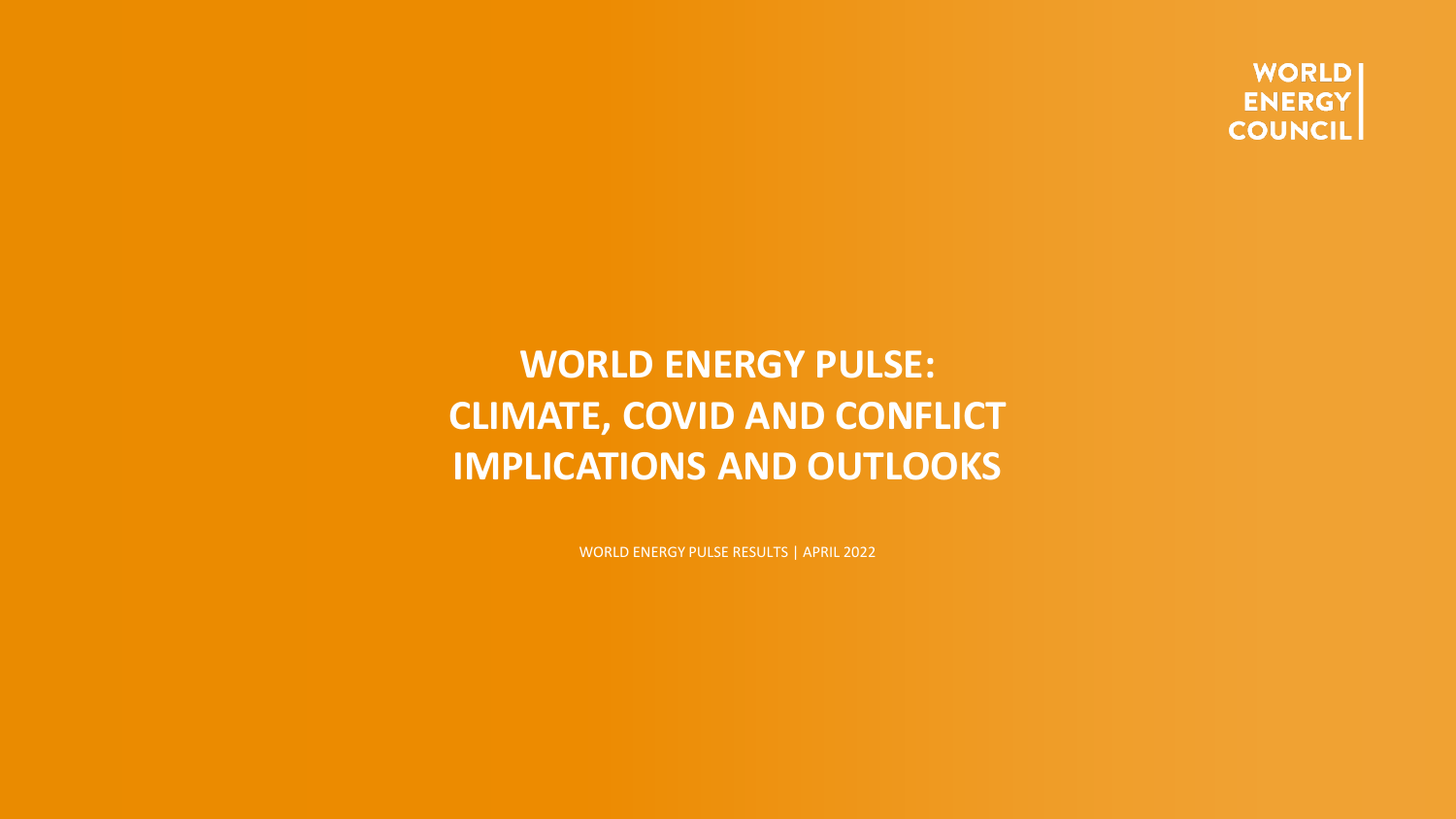#### TRACKING THE IMPACT OF MULTIPLE CRISES: EXPERIENCES AND OUTLOOK FROM THE WORLD ENERGY COMMUNITY

The world is reeling from global energy shocks triggered by the convergence of crises: climate change, covid, and conflict.

The interaction of these crises has cascading and uneven impacts in energy which are felt at all levels of society. As leaders seek to step up to meet these crises, responses reflect different experiences and expectations.

This brief presents a quick "pulse" of current attitudes and trends felt across the industry and provides global and regional perspectives of crises implications and transformational actions.

Findings are based on responses to the World Energy Pulse received during the first half of April 2022.

To inform the World Energy Community and enable real-time decision-making amid a fastchanging situation, World Energy Pulses will be taken at regular intervals over the coming months.

*Should you wish to access to more detailed data and insights, please contact us at [partners@worldenergy.org](mailto:partners@worldenergy.org)*

696 RESPONDENTS ACROSS 6 REGIONS AND 87 COUNTRIES



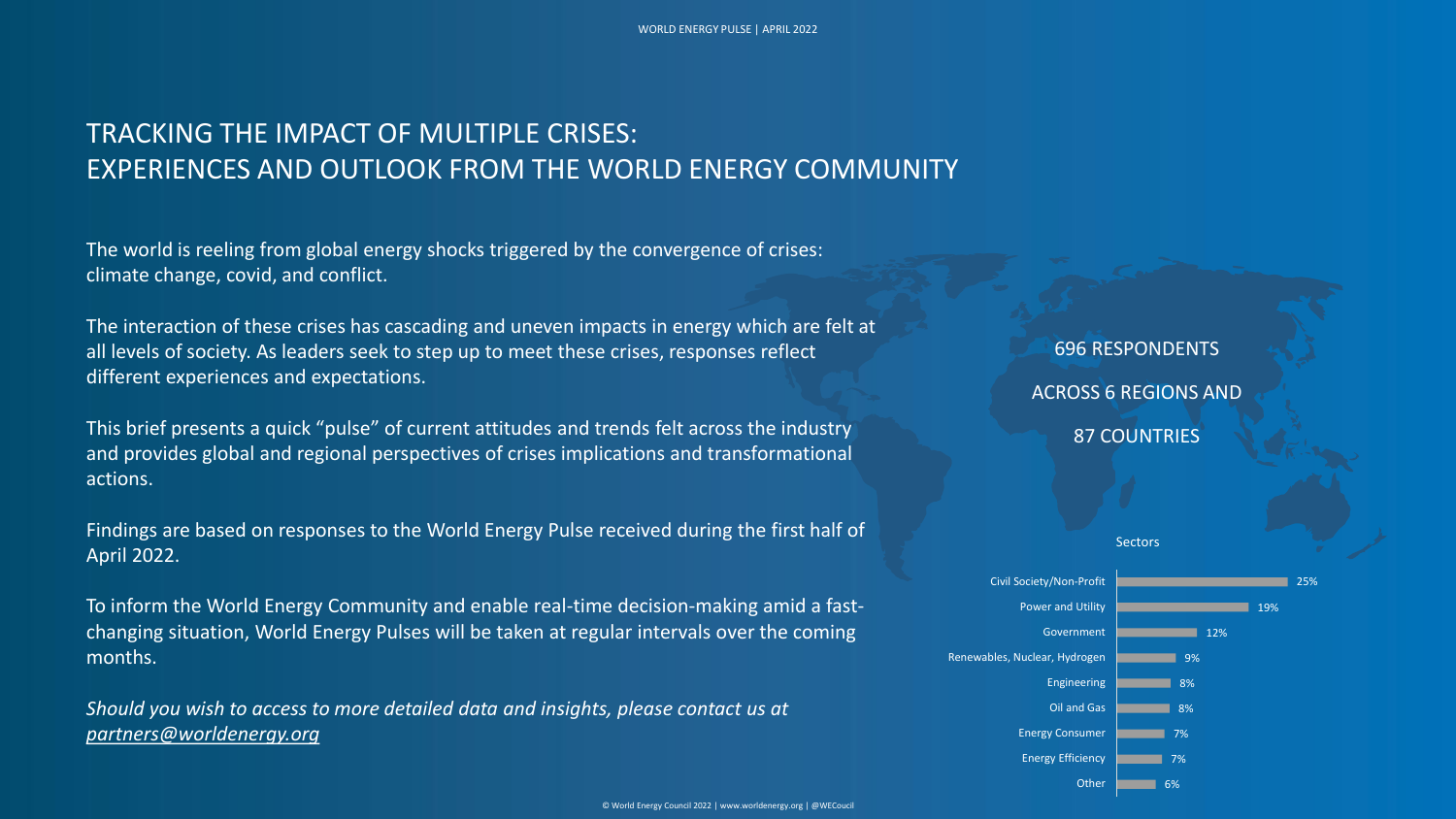#### EXECUTIVE SUMMARY | DIVERSE DISRUPTIONS

- 1. CLIMATE AND CONFLICT COMPETE FOR LEADERSHIP ATTENTION. Europe's energy security crisis and the global climate crisis dominate the world's energy leadership attention. Fortunately, many (46%) energy leaders recognise the importance of maintaining a balance among all three World Energy Trilemma dimensions – energy security, sustainability, and affordability – as a short-term priority. The significance of impact of the COVID 19 pandemic has diminished globally, except in Africa and Asia where it is still seen as a leading concern.
- 2. INCREASING PACE OF ENERGY TRANSITIONS. Over 50% of global respondents expect faster transitions as a result of the multiple crises. This view is more prevalent for respondents from Asia, Europe and North America.
- 3. GLOBAL, LONG-TERM DISRUPTION. Over 80% of global respondents have signalled direct and/or indirect impacts from the European energy security crisis on their countries' energy supply chains. The same share of respondents expect disruption to affect energy markets in the long term or permanently, with 25% showing no confidence of a return to pre-crises conditions.
- 4. HIGHER EXPECTATION OF GOVERNMENT INTERVENTION. A staggering 86% of global respondents indicate near-universal agreement that governments must intervene to address price shocks and affordability impacts on energy users, despite most respondents indicating very limited government action has been taken to address energy security and affordability to date.
- 5. LOCAL SOLUTIONS TO LOCAL PROBLEMS. Investing in diversification of the energy mix is seen as paramount to addressing energy security and affordability concerns globally, and almost all regions agree that a new electricity market design is needed. Restoring coal and nuclear power generation is a consideration across Europe and Asia, while the introduction of wholesale market prices caps has been discussed in the Latin America and Caribbean region.
- 6. A CHANGING INVESTMENT LANDSCAPE. Energy supply diversification has focused highly on renewables, but oil and gas investment has picked up in a shift from the divestment of recent years. Energy efficiency is by far the first choice to manage demand. Investment in energy storage and infrastructure is balanced and diversified across a range of options, signalling this is being treated as an action priority globally.
- 7. WHO CAN LEAD IN A MORE FRAGMENTED WORLD? The declining trend of globalisation is giving rise to local and regional security priorities. Leadership on transition is seen as "top down", with governments, inter-governmental agencies and large corporations still perceived as best equipped to enable transitions while bottomup leadership models are regarded a smaller role.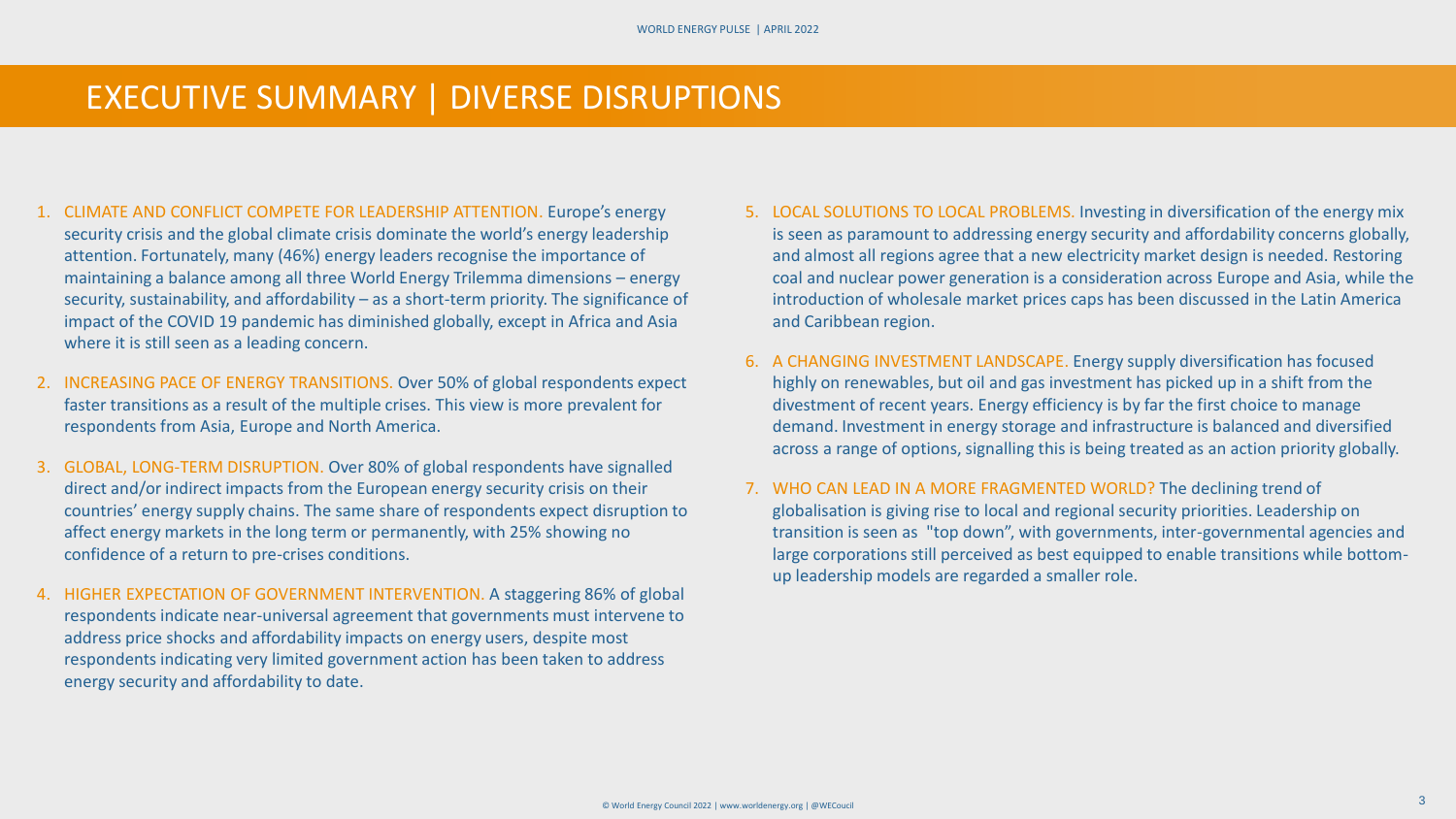# **1 | CLIMATE AND CONFLICT COMPETE FOR LEADERSHIP ATTENTION**



Europe's energy security crisis and the global climate crisis are the leading energy concerns globally

*Europe's energy security crisis and global climate change dominate the world's leadership attention (67%), with the former being the biggest concern particularly for respondents from Europe and the Middle East and Gulf States.*

*The COVID 19 pandemic is overall perceived with lower priority across regions, especially in Europe (9%), the Middle East and Gulf States (0%), and North America (6%), where it is seen as a significantly low priority. Africa and Asia are exceptions, where climate change and the pandemic are higher priorities.*



In times of crisis, balancing the three dimensions of the World Energy Trilemma is a global short-term priority

*Globally, 46% of respondents recognise the need to balance all three World Energy Trilemma dimensions as the top priority. Energy security is the biggest individual concern globally, with 25% of respondents identifying it as the highest priority.*

*Interestingly, only respondents from the Africa region cite energy affordability and equity as the highest individual short-term concern.*





#### Q: Of the following, what is the highest priority for you/your leadership in the next 3-6 months? (regional view)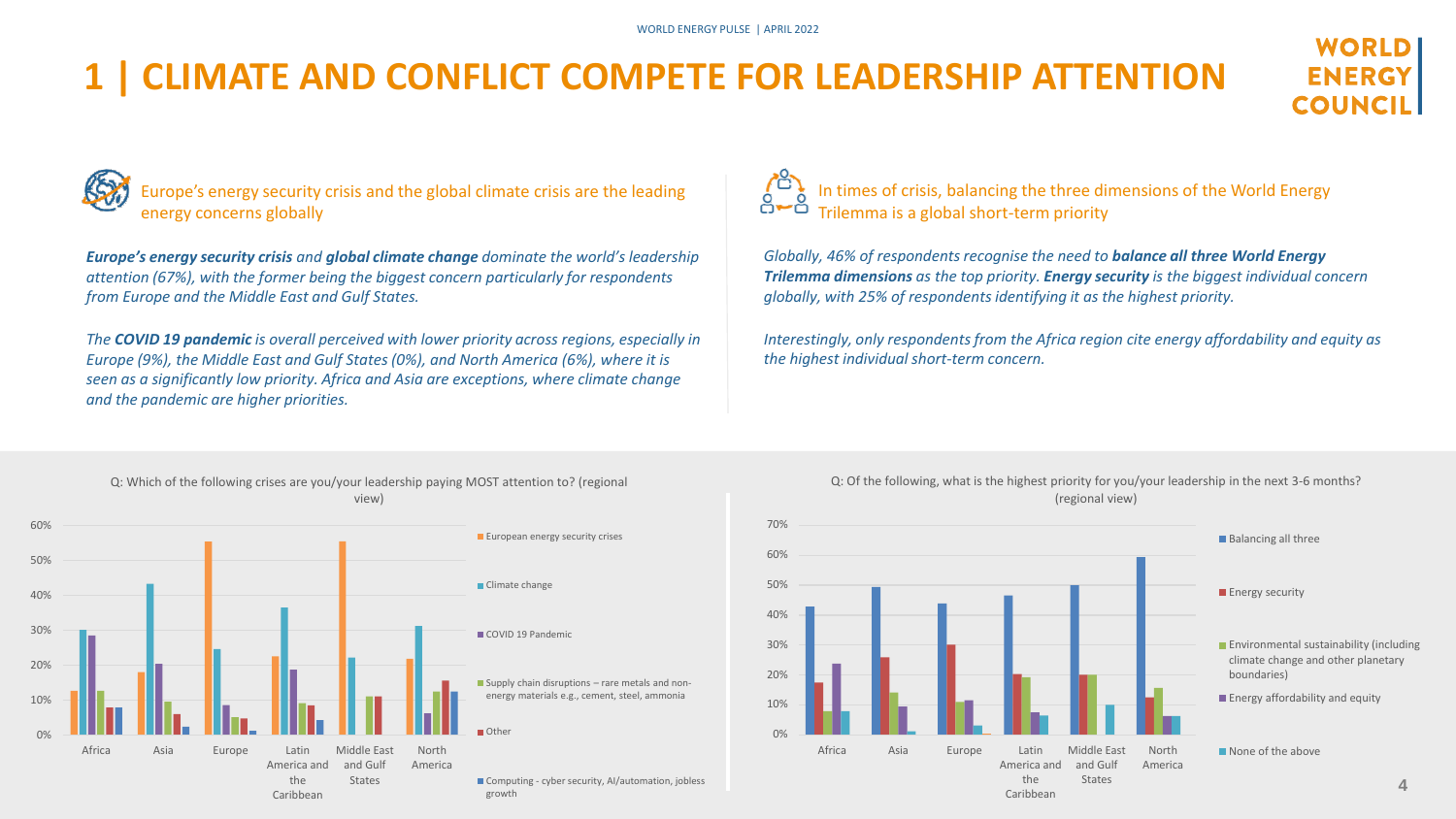WORLD ENERGY PULSE | APRIL 2022

#### **2 | INCREASING PACE OF ENERGY TRANSITIONS**



W Converging crises are expected to increase the pace of energy transitions, but views differ across regions

*Over 50% of global respondents expect faster energy transitions as a result of the responses to multiple crises.*

*From a regional perspective, this view is more prevalent for respondents from Asia, Europe, and North America.*

Respondents from the *Africa, Latin America and the Caribbean, and the Middle East and Gulf States regions are split, with diverging views that transitions will be either accelerated or slowed.* 

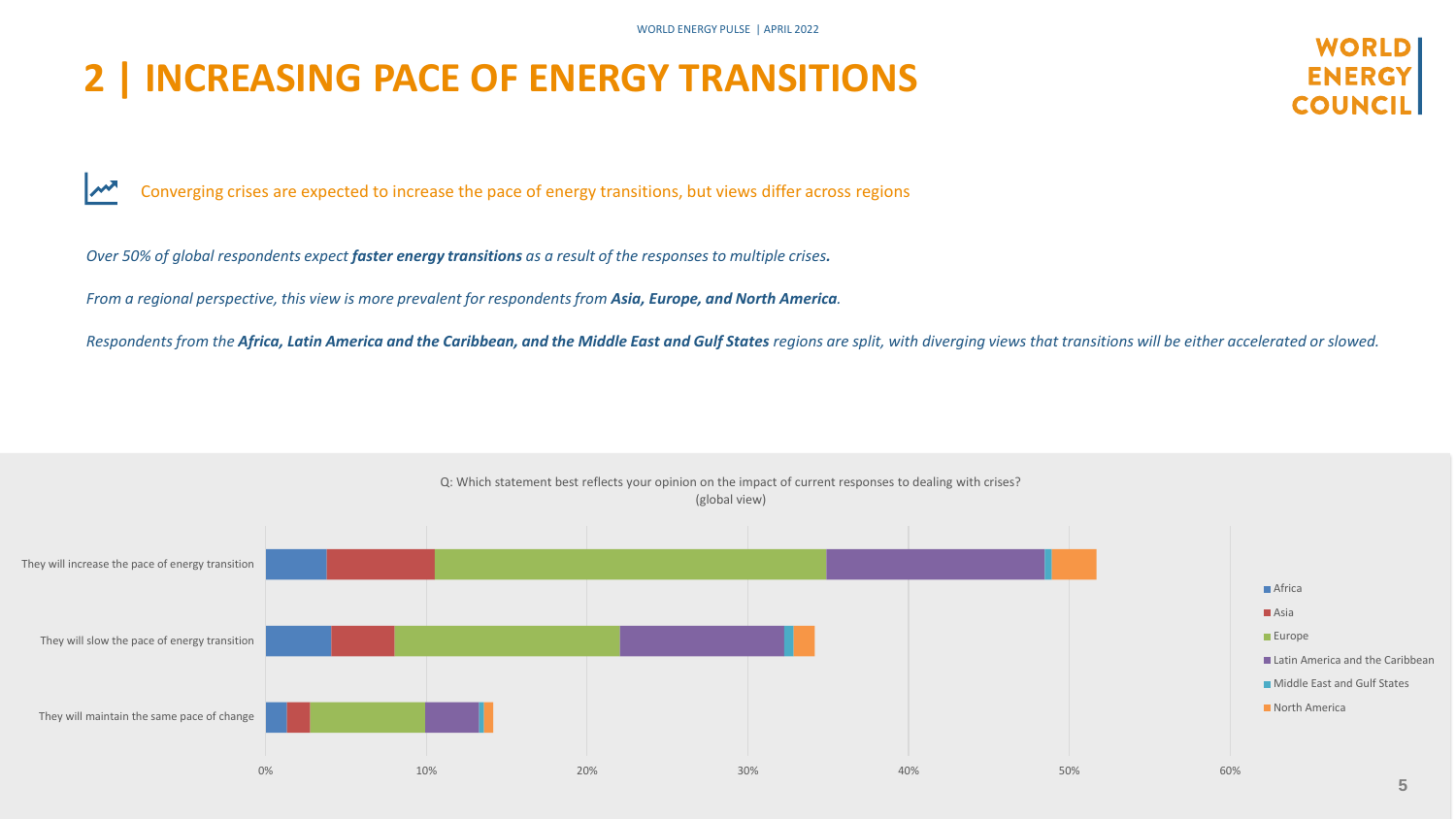### **3 | GLOBAL, LONG-TERM DISRUPTION**



The energy security crisis in Europe has had substantial impacts globally

*Over 50% of respondents have seen a direct impact on energy supply chains, including price hikes, supply shortage and release of strategic stocks.*

*15% of respondents indicated indirect impacts on their energy situation.*



*46% of global respondents agree that it will take over one year for energy markets to stabilise.* 

*Another 40% of respondents either do not expect a return to normal or feel unable to put any timeline on the recovery path.*



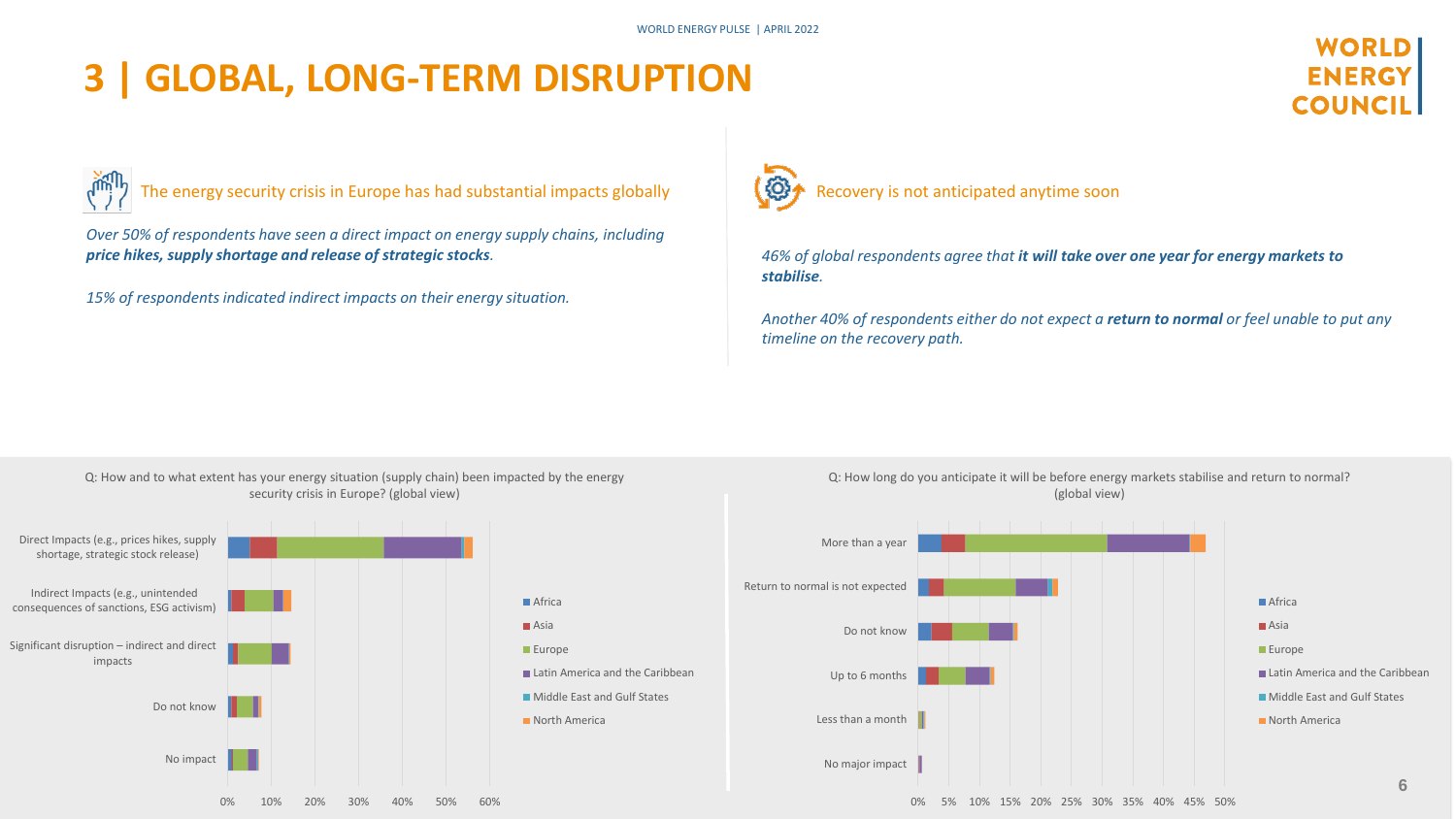## **HIGHER EXPECTATION OF GOVERNMENT INTERVENTION**



Global views of affordability as an unaddressed concern

*Only 21% of respondents consider that their countries have substantially addressed energy security and affordability in strategic planning of net-zero goals, which indicates a possible gap in preparedness towards meeting these challenges.*

*Most respondents indicate that* some or very little attention has been paid to *energy security and affordability by governments, indicating a perception that a medium to low priority is currently assigned to these issues.*

and plans? (global view)



There is near-universal agreement on the need for government intervention to protect energy users, but a new approach is required

*A staggering 86% of global respondents indicate near-universal agreement that governments must intervene to address price shocks and affordability impacts on energy users.* 

*The view comes with the addendum that a new approach is needed for success to be achieved.*



Q: Do governments need to intervene to protect energy users from price shocks and address affordability concerns? (global view) Q: Has your country included energy security and affordability in developing its net zero goals

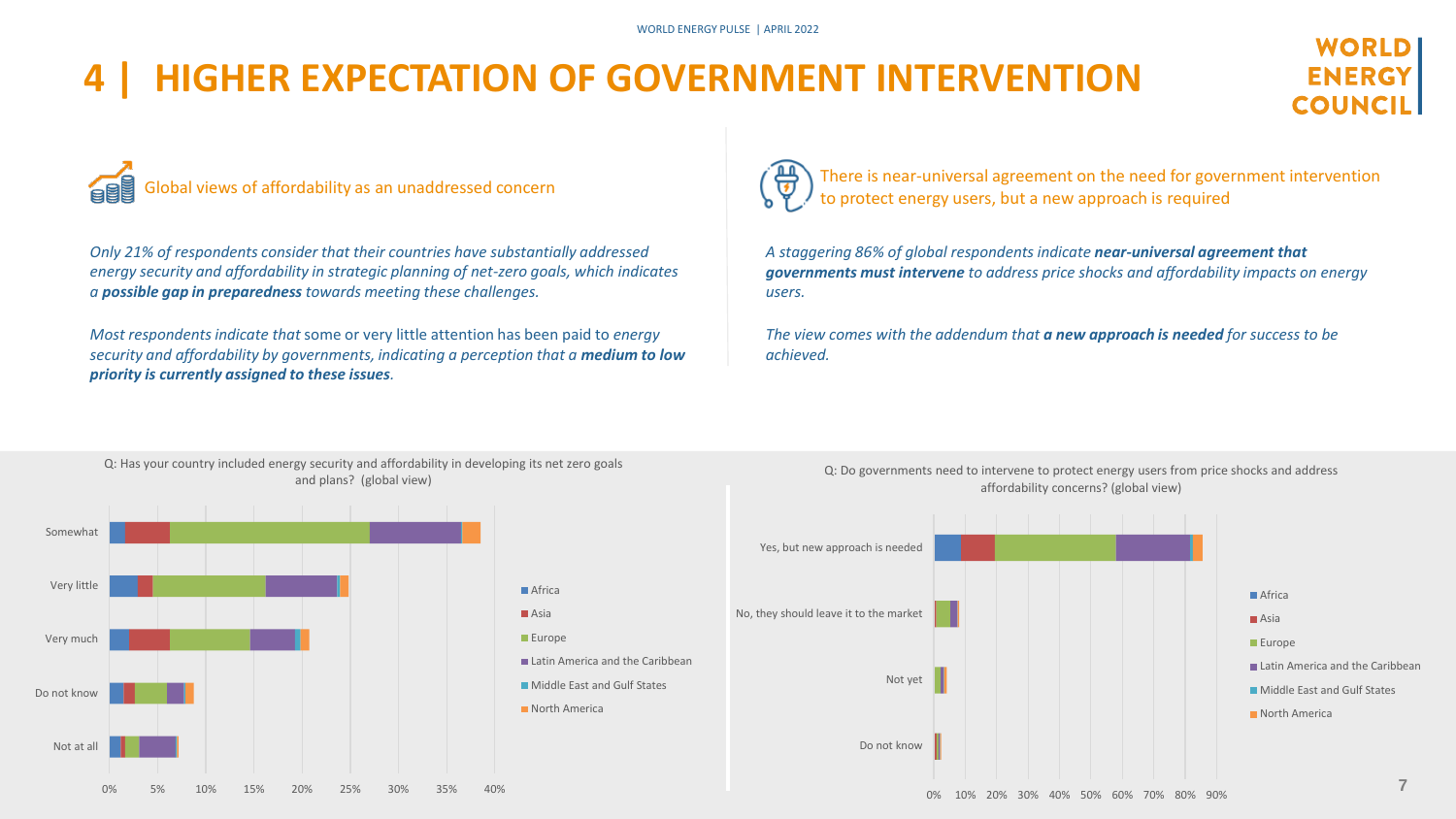### **5 | LOCAL SOLUTIONS TO LOCAL PROBLEMS**



Affordability and security solutions vary considerably by region

*Investing in diversification of the energy mix is seen as paramount to addressing energy security and affordability concerns globally.* 

*While traditional responses including industry and consumer subsidies and regulatory changes are seen as commonly used options by governments to address security and affordability concerns, other tools are increasingly being used across regions such as restoring coal and nuclear power generation for Europe and Asia or introducing wholesale market prices for Latin America and the Caribbean.*



Q: Which of these measures are being used in your country to address new energy security and affordability concerns? (regional view)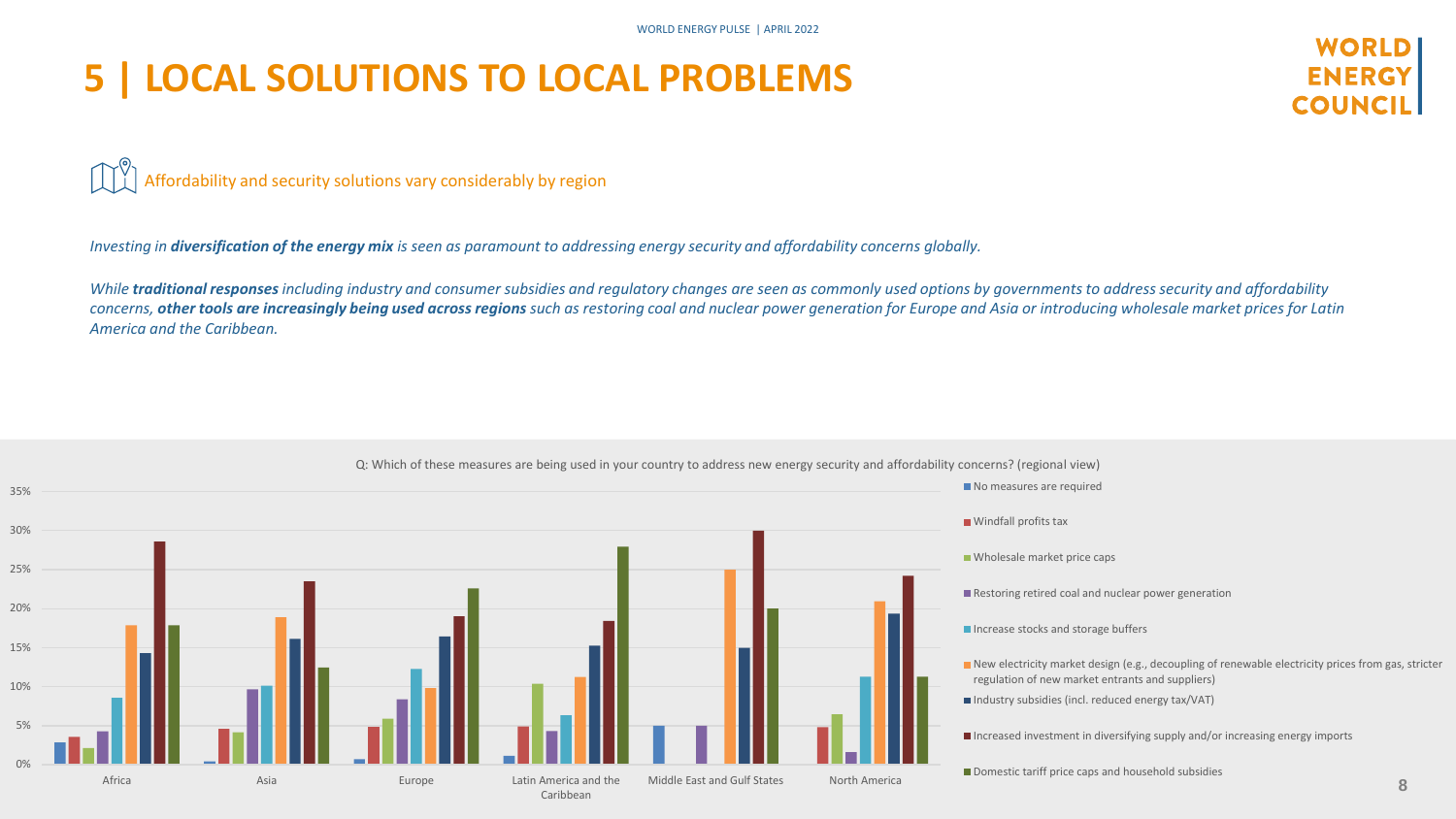## **6 | A CHANGING INVESTMENT LANDSCAPE**



(3)

Renewables drive supply diversification, but oil and gas investment picks up

*Onshore and offshore renewables account for much of the largest share of investment reallocation and energy mix diversification in response to energy security, price, and affordability concerns.*

*Oil and gas is also highlighted as a priority investment destination, which may suggest a shift in gear from the divestment of the past few years.*



Investment in energy efficiency to manage the demand side

*Energy efficiency is by far the first choice for investment reallocation to manage the demand side in response to energy security, price, and affordability concerns.*



Energy storage and infrastructure is a global action priority

*Investment in energy storage and infrastructure is balanced and diversified across a range of options, signalling this is being treated as an action priority across all regions.*

Q: How is investment being reallocated in your country in response to new energy security, price, and affordability concerns?









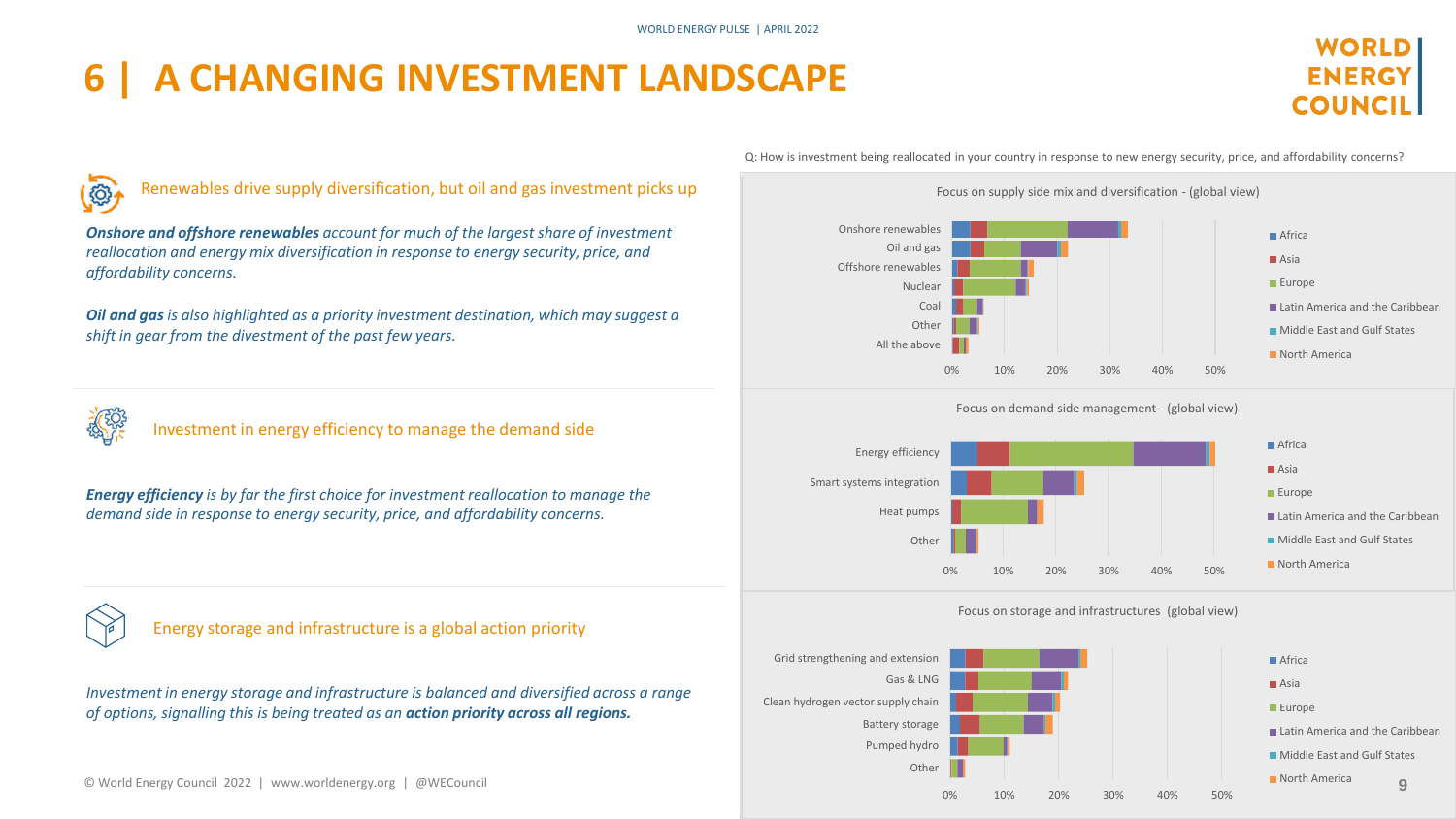## **7 | WHO CAN LEAD IN A MORE FRAGMENTED WORLD?**

#### WORI D **ENERGY COUNCI**



The declining trend of globalisation and rise of local and regional security priorities

*Less than a quarter of respondents see continued globalisation, with most expecting a bi-polar or more fragmented world.*

*Most respondents expect countries to seek energy security and resilience through regional or national action.*



*Government, inter-governmental agencies and large corporations are perceived as the best equipped to enable successful energy transitions.*

*Local communities are recognised as having the biggest role among bottom-up leadership options.*

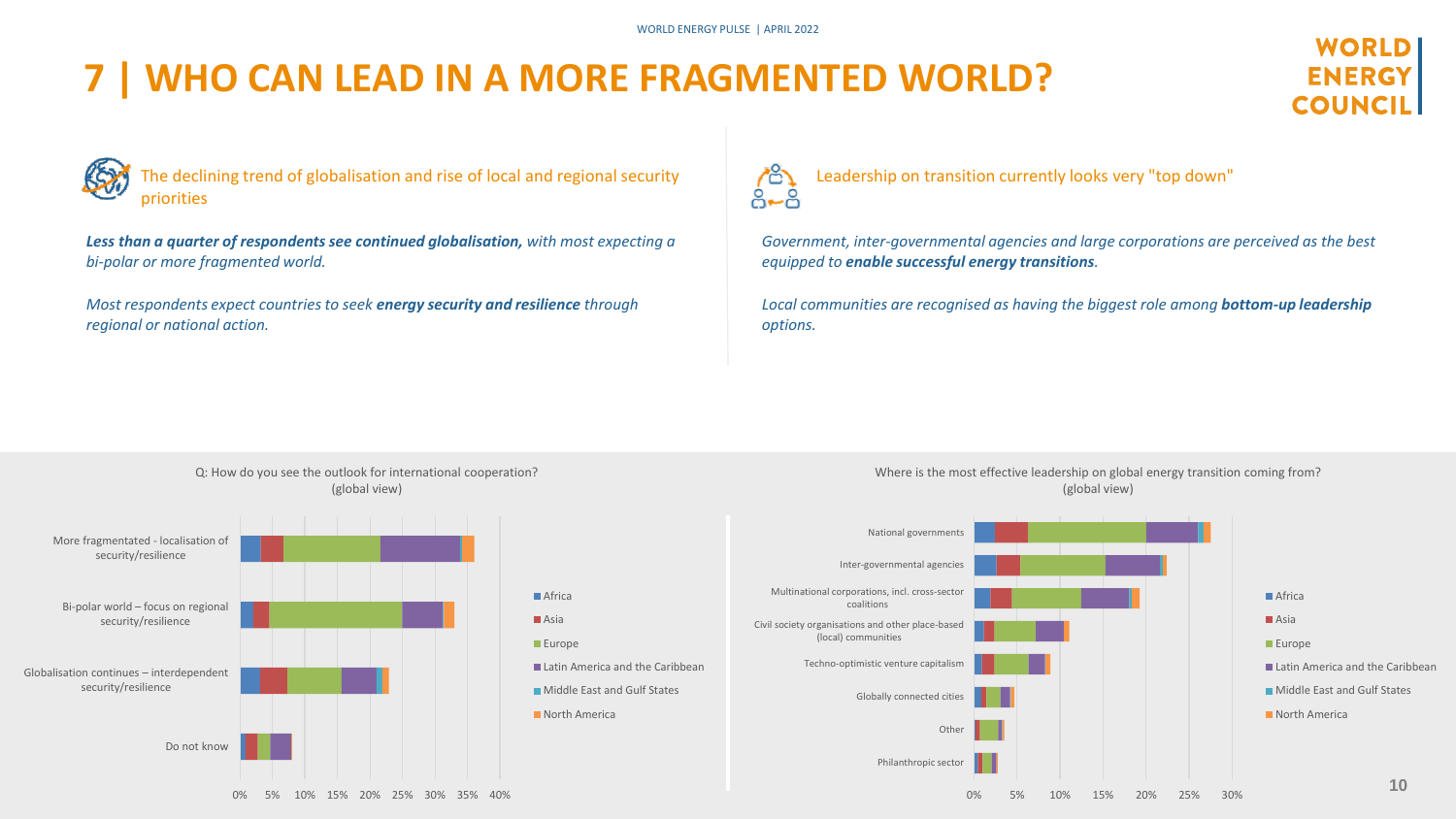

• Further World Energy Pulses will be conducted from May onwards.

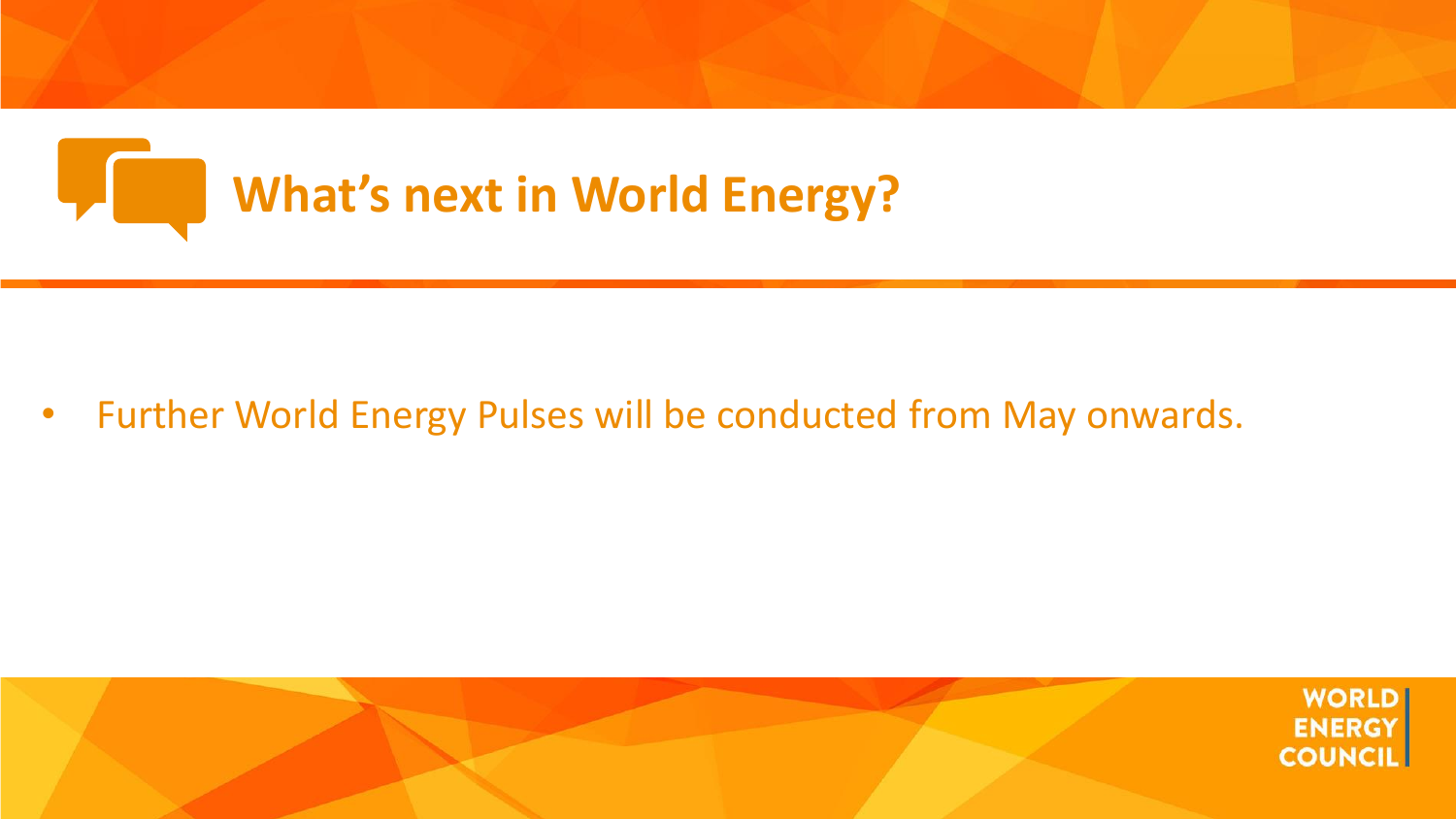#### **ENERG** COUNC

#### **Questions Emerging from the World Energy Pulse**

**New leadership questions emerging** from this World Energy Pulse include:

- 1. Is 'deglobalisation' inevitable what are the implications for accelerating and/or slowing global energy transition?
- 2. How can the inherent tensions in global energy transition be managed in a new context of interacting crisis and disruption-as-usual? What new World Energy Trilemma metrics are needed?
- 3. How are energy leaders connecting-the-dots between energy prices, system costs, affordability and equity concerns?
- 4. How are regional responses to these crisis and new visions of sustainable-, resilient-, circular- and regenerative- energy systems catalysing solution spaces, including institutional innovation and new market designs?
- 5. How will the new driver of demand-driven energy security reshape energy geo-politics or vice-versa?

The World Energy Council leverages **new and timely insights on energy** harvested from the world energy community, to inform, catalyse and support more effective collaborative actions in energy across the globe.

If you would like to join our community and receive World Energy Pulse insights, please contact Olulana Nwosu ([Nwosu@worldenergy.org](mailto:Nwosu@worldenergy.org))